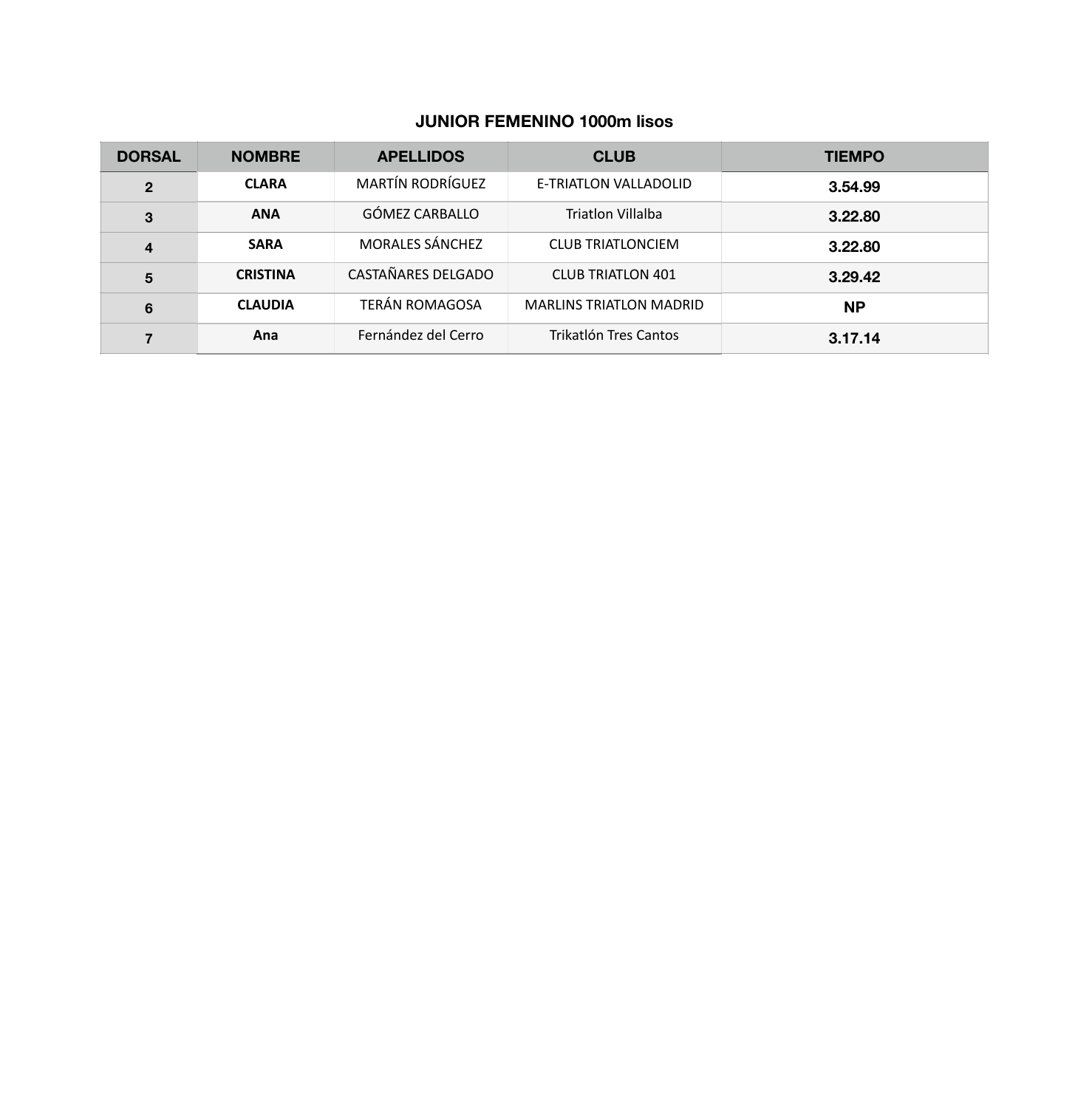# **JUNIOR MASCULINO 1000m lisos**

| <b>DORSAL</b> | <b>NOMBRE</b>    | <b>APELLIDOS</b>      | <b>CLUB</b>                    | <b>TIEMPO</b> |
|---------------|------------------|-----------------------|--------------------------------|---------------|
| 8             | <b>SERGIO</b>    | QUIROGA RODRÍGUEZ     | Club Triatlon Boadilla - BeOne | <b>NP</b>     |
| 9             | <b>FRANCISCO</b> | <b>CUEVAS BARANDA</b> | <b>Triatlon Villalba</b>       | 2.42.99       |
| 11            | <b>IVÁN</b>      | <b>TORRES NEGRETE</b> | Club Triatlon Boadilla - BeOne | <b>NP</b>     |
| 12            | <b>Iván</b>      | Marchamalo Sama       | Club Triatlon Boadilla - BeOne | 2.45.92       |
| 14            | <b>BACHIR</b>    | CAÑIZARES GALAN       | <b>CLUB TRIATLONCIEM</b>       | <b>NP</b>     |
| 15            | <b>NICO</b>      | FISCHER LÓPEZ         | C.D. VALDEBEBAS                | 3.16.24       |
| 22            | <b>SERGIO</b>    | <b>MARTIN LOPEZ</b>   | TRI INFINITY MÓSTOLES          | 3.05.30       |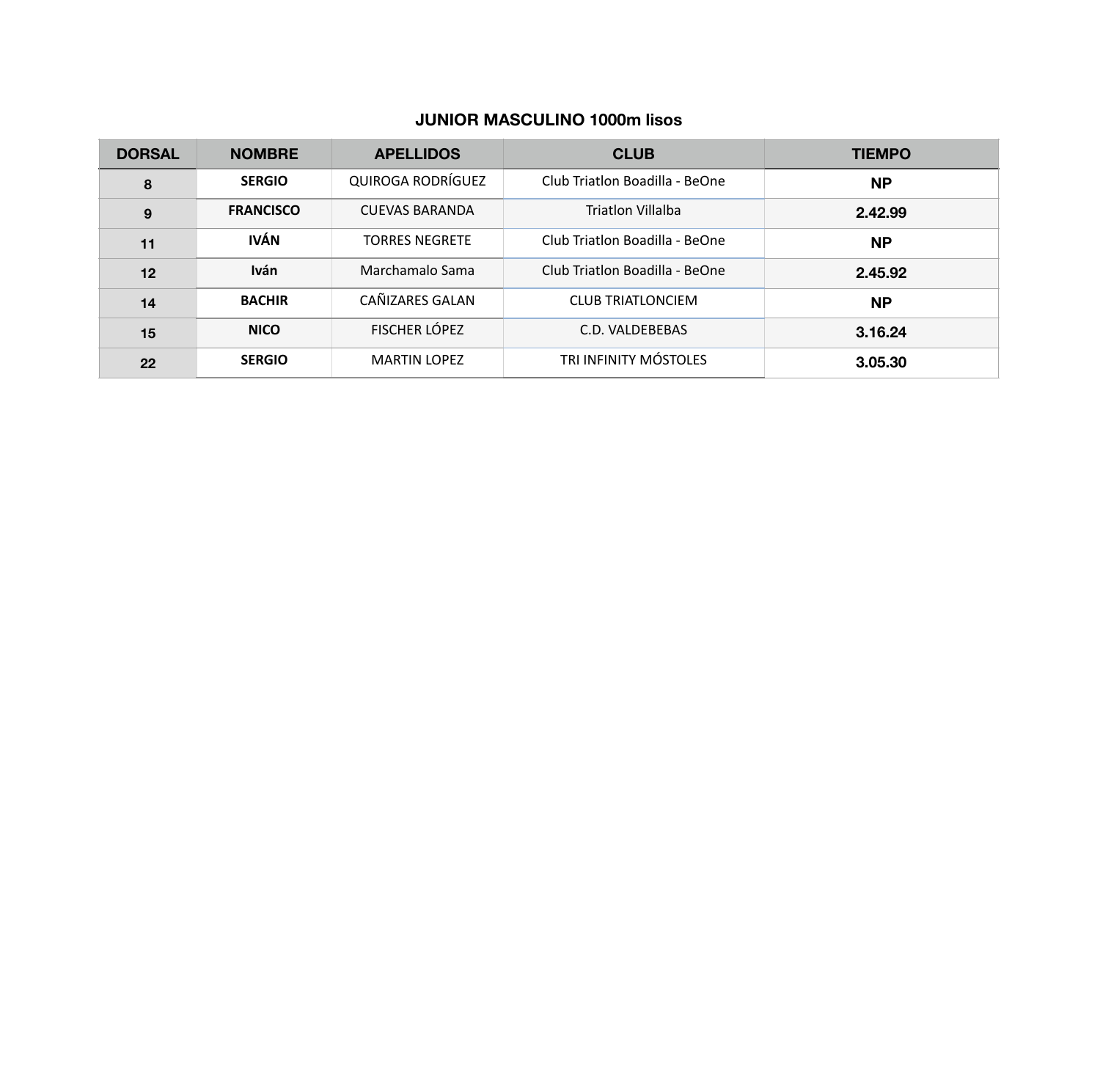## **JUVENIL FEMENINO 1000m lisos**

| <b>DORSAL</b> | <b>NOMBRE</b>    | <b>APELLIDOS</b>         | <b>CLUB</b>                                | <b>TIEMPO</b> |
|---------------|------------------|--------------------------|--------------------------------------------|---------------|
| 23            | <b>MARTA</b>     | DE LAS HERAS SIRO        | <b>MARLINS TRIATLON MADRID</b>             | 3.40.10       |
| 24            | <b>PAULA</b>     | <b>VIDAL CASADO</b>      | TRI INFINITY MÓSTOLES                      | 4.37.39       |
| 25            | <b>ALEJANDRA</b> | <b>MARTINEZ GONZÁLEZ</b> | CLUB DE TRIATLÓN DIABLILLOS DE RIVAS       | 3.09.10       |
| 26            | <b>CARLA</b>     | <b>MARTINEZ GONZALEZ</b> | CLUB DE TRIATLÓN DIABLILLOS DE RIVAS       | 3.04.12       |
| 28            | <b>LUCIA</b>     | <b>ABAD ESTEBAN</b>      | <b>NARON</b>                               | 3.06.86       |
| 30            | <b>Adriana</b>   | Cejudo Julián            | <b>MARLINS TRIATLON MADRID</b>             | 3.53.27       |
| 31            | <b>CARLOTA</b>   | RODRÍGUEZ DE LA USADA    | TRI INFINITY MÓSTOLES                      | 3.53.40       |
| 33            | <b>LUCIA</b>     | RAMAJO CASTILLA          | <b>CLUB TRIATLON 401</b>                   | 3.26.80       |
| 35            | <b>PAULA</b>     | HIDALGO HERNANDEZ        | CLUB DE TRIATLÓN DIABLILLOS DE RIVAS       | 3.40.36       |
| 36            | <b>Irene</b>     | Tébar Delgado            | C.D.E. ZONA DE META                        | 3.26.86       |
| 29            | Alexia           | Santamaria Trapaga       | UNION ATLETICA COSLADA                     | 3.32.11       |
| 37            | <b>CLARA</b>     | MARTINEZ-HUARTE SANTOYO  | TRI INFINITY MÓSTOLES                      | <b>NP</b>     |
| 38            | <b>SOFIA</b>     | PÁMPANAS MUÑOZ           | C.D. VALDEBEBAS                            | <b>NP</b>     |
| 39            | <b>SANDRA</b>    | GÓMEZ MEJÍA              | Club Triatlon Boadilla - BeOne             | <b>NP</b>     |
| 40            | <b>ELENA</b>     | <b>GONZALEZ MORENO</b>   | C.D. VALDEBEBAS                            | <b>NP</b>     |
| 41            | <b>VERONIKA</b>  | <b>VARELA ADRIAN</b>     | EL CID TRIATLON CLUB                       | 3.43.80       |
| 45            | <b>PAULA</b>     | <b>GONZALEZ CHACON</b>   | ENPHORMA TRIATLON SAN AGUSTIN DEL GUADALIX | 3.50.39       |
| 46            | <b>OPHELIE</b>   | <b>VIALLE</b>            | C.D. VALDEBEBAS                            | <b>NP</b>     |
| 47            | Lucía            | Del Castillo Tirado      | <b>MARLINS TRIATLON MADRID</b>             | 3.49.27       |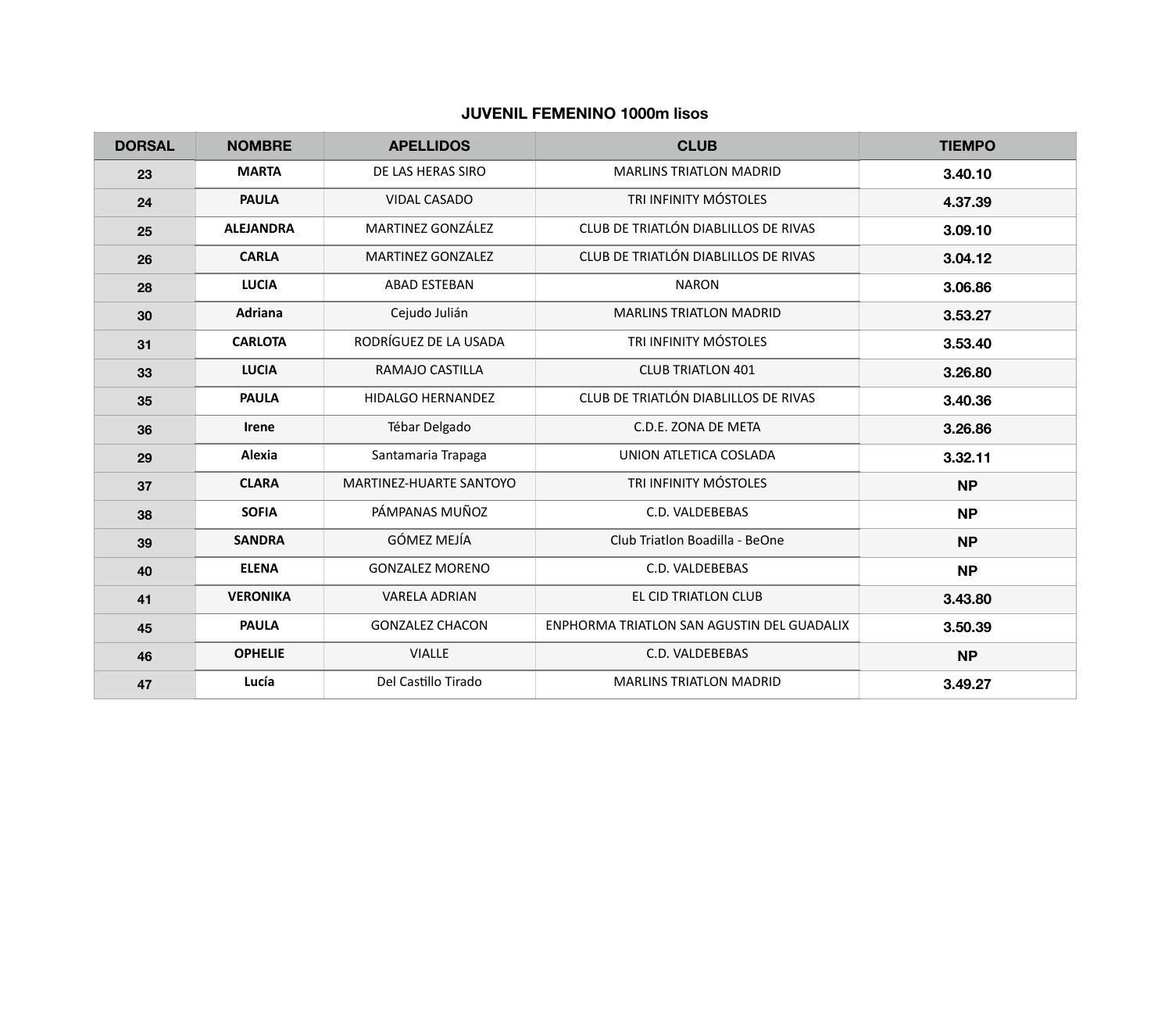#### **JUVENIL MASCULINO 1000m lisos**

| <b>DORSAL</b> | <b>NOMBRE</b>        | <b>APELLIDOS</b>          | <b>CLUB</b>                          | <b>TIEMPO</b> |
|---------------|----------------------|---------------------------|--------------------------------------|---------------|
| 48            | <b>MARIO</b>         | SALAZAR ALONSO            | <b>CLUB TRIATLON 401</b>             | 2.56.10       |
| 50            | <b>Eneko</b>         | de Castro Cativiela       | CLUB DE TRIATLÓN DIABLILLOS DE RIVAS | 2.39.21       |
| 51            | <b>ADRIAN</b>        | ALVARO GARCÍA             | CLUB DE TRIATLÓN DIABLILLOS DE RIVAS | 2.39.12       |
| 52            | <b>PABLO</b>         | <b>BERNAD CALVO</b>       | <b>CLUB TRIATLONCIEM</b>             | 2.45.12       |
| 53            | <b>ALEJANDRO</b>     | PLA ESTEBANEZ             | CLUB DE TRIATLÓN DIABLILLOS DE RIVAS | 2.35.95       |
| 54            | <b>ALEJANDRO</b>     | <b>CUBILLO CUBILLO</b>    | Club Triatlon Boadilla - BeOne       | 3.05.95       |
| 55            | <b>ERIK</b>          | <b>CASTELLO BLASCO</b>    | CLUB VILLA DE VALDEMORO TRIATLON     | 2.40.89       |
| 57            | <b>RAUL</b>          | MOLNE COBA                | Club Triatlon Boadilla - BeOne       | <b>NP</b>     |
| 58            | <b>CARLOS</b>        | <b>CUBILLO LORES</b>      | CLUB DE TRIATLÓN DIABLILLOS DE RIVAS | <b>NP</b>     |
| 60            | Raúl                 | Selma Chenel              | <b>CLUB TRIATLON 401</b>             | <b>NP</b>     |
| 62            | <b>VICENTE DAVID</b> | SESMERO CASTRO            | CLUB DE TRIATLÓN DIABLILLOS DE RIVAS | <b>NP</b>     |
| 65            | <b>PABLO</b>         | SALVADOR MUÑOZ            | Club Triatlon Boadilla - BeOne       | 2.59.05       |
| 66            | <b>VICTOR</b>        | SANCHEZ SANCHEZ           | Triatlón alpedrete                   | <b>NP</b>     |
| 67            | <b>ROBERTO</b>       | <b>ALCAIDE HITA</b>       | TRI INFINITY MÓSTOLES                | 2.37.95       |
| 68            | <b>LUCAS</b>         | ZAZO GARCIA               | Trikatlón Tres Cantos                | 2.55.21       |
| 69            | <b>ISAAC</b>         | CASADO GARCÍA             | CLUB DE TRIATLÓN DIABLILLOS DE RIVAS | <b>NP</b>     |
| 70            | <b>DIEGO</b>         | RODRIGUEZ SALINAS         | <b>CLUB TRIATLON 401</b>             | 2.52.24       |
| 71            | <b>GUILLERMO</b>     | <b>ARRANZ MARTIN</b>      | AD TRIATLÓN ECOSPORT ALCOBENDAS      | 2.59.36       |
| 72            | <b>OSCAR</b>         | PEREZ RODRÍGUEZ           | TRI INFINITY MÓSTOLES                | 3.03.08       |
| 73            | <b>DANIEL</b>        | <b>GAMON JIMENO</b>       | CLUB DE TRIATLÓN DIABLILLOS DE RIVAS | <b>NP</b>     |
| 74            | <b>MARIO</b>         | SANCHEZ TORREÑO           | UNION ATLETICA COSLADA               | 3.07.12       |
| 75            | <b>DAVID</b>         | ARMENGOL LEIVA            | CLUB LAS ENCINAS DE BOADILLA         | 3.10.10       |
| 76            | <b>NICOLAS</b>       | REGAÑO CORTES             | CLUB DE TRIATLÓN DIABLILLOS DE RIVAS | 3.10.01       |
| 77            | <b>JUAN</b>          | MANCEÑIDO PARRADO         | CLUB DE TRIATLÓN DIABLILLOS DE RIVAS | <b>NP</b>     |
| 78            | <b>PABLO</b>         | <b>DELGADO MERINO</b>     | TRI INFINITY MÓSTOLES                | 3.11.10       |
| 79            | <b>Marcos</b>        | Lacalle Lopez             | <b>CETRI</b>                         | 2.53.86       |
| 80            | <b>Marcos</b>        | SIRVENT SANABIA           | <b>Triatlon Villalba</b>             | 2.56.15       |
| 81            | <b>JAVIER</b>        | <b>MARTÍNEZ BERENGUER</b> | <b>CLUB TRIATLON LAS ROZAS</b>       | 3.04.58       |
| 82            | mario                | fernandez gil             | UNION ATLETICA COSLADA               | 2.59.42       |
| 83            | <b>SERGIO</b>        | MIGUELEZ RANZ             | <b>CLUB TRIATLON 401</b>             | 3.05.08       |
| 84            | <b>DAVID</b>         | GONZÁLEZ GARCÍA           | Club Triatlon Boadilla - BeOne       | 2.55.74       |
| 85            | Lucas                | Menéndez Gagnon           | <b>CLUB TRIATLON LAS ROZAS</b>       | 2.57.86       |
| 86            | Andrés               | Méndez Linares            | <b>3T TRI TRAIL TEAM</b>             | <b>NP</b>     |
| 87            | <b>ANGEL</b>         | DE LA CALLE RENDONDO      | TRI INFINITY MÓSTOLES                | 3.11.30       |
| 88            | <b>VICTOR</b>        | <b>VALLINOT GOMEZ</b>     | CLUB DE TRIATLÓN DIABLILLOS DE RIVAS | <b>NP</b>     |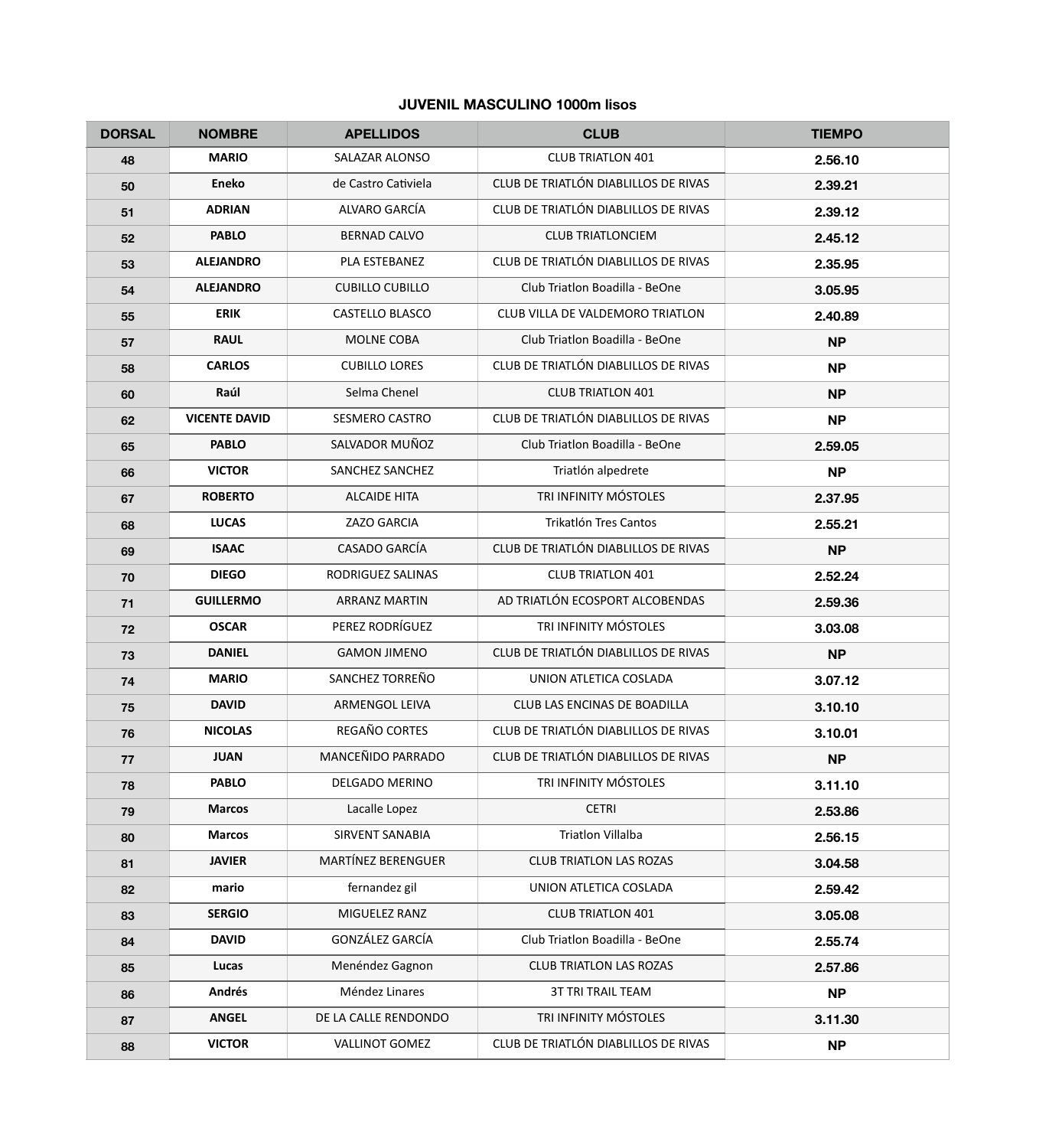# **CADETE FEMENINO 1000m lisos**

| <b>DORSAL</b> | <b>NOMBRE</b>      | <b>APELLIDOS</b>            | <b>CLUB</b>                                | <b>TIEMPO</b> |
|---------------|--------------------|-----------------------------|--------------------------------------------|---------------|
| 89            | PATRICIA ALEXANDRA | <b>ROLDAN RAMOS</b>         | UNION ATLETICA COSLADA                     | 3.58.02       |
| 90            | <b>PATRICIA</b>    | QUIROGA RODRÍGUEZ           | Club Triatlon Boadilla - BeOne             | 3.43.13       |
| 91            | ana extrella       | rubio redondo               | AD TRIATLÓN ECOSPORT ALCOBENDAS            | 3.41.08       |
| 92            | <b>CAYETANA</b>    | <b>VELASCO GARCÍA</b>       | TRI INFINITY MÓSTOLES                      | <b>NP</b>     |
| 97            | <b>NAIARA</b>      | ROLDÀN ARCONES              | EL CID TRIATLON CLUB                       | 4.05.89       |
| 98            | <b>MARIA</b>       | VAQUERIZA MINGUEZ           | CLUB LAS ENCINAS DE BOADILLA               | 3.33.67       |
| 99            | <b>VERA</b>        | <b>ESTEVEZ GAYOSO</b>       | ENPHORMA TRIATLON SAN AGUSTIN DEL GUADALIX | 4.11.99       |
| 100           | claudia            | alonso soblechero           | AD TRIATLÓN ECOSPORT ALCOBENDAS            | <b>NP</b>     |
| 101           | <b>JULIA</b>       | <b>TENORIO ALBO</b>         | <b>CLUB TRIATLONCIEM</b>                   | 3.10.52       |
| 102           | <b>MARÍA</b>       | <b>TENORIO ALBO</b>         | <b>CLUB TRIATLONCIEM</b>                   | 3.07.55       |
| 103           | <b>ADRIANA</b>     | MARTÍN FERNÁNDEZ            | <b>CLUB TRIATLON 401</b>                   | 3.32.10       |
| 105           | <b>NAHIA</b>       | <b>GALARREGUI ALONSO</b>    | <b>TRIATLON CARABANCHEL</b>                | 3.37.12       |
| 112           | Alíthea            | Antunes Hornsby             | Trikatlón Tres Cantos                      | 4.03.20       |
| 113           | <b>LUCÍA</b>       | <b>VALDALISO MADRIDEJOS</b> | Club Triatlon Boadilla - BeOne             | <b>NP</b>     |
| 114           | alejandra          | villafranca sanz            | AD TRIATLÓN ECOSPORT ALCOBENDAS            | 3.39.49       |
| 115           | <b>LEYRE</b>       | <b>VEGA ALMAZAN</b>         | UNION ATLETICA COSLADA                     | 3.46.42       |
| 117           | <b>VERA</b>        | CALVO GIL                   | AD TRIATLÓN ECOSPORT ALCOBENDAS            | 4.12.95       |
| 118           | <b>CANDELA</b>     | <b>CUBILLO CUBILLO</b>      | CLUB LAS ENCINAS DE BOADILLA               | 3.30.42       |
| 119           | Sara               | Bohega Nadal                | EL CID TRIATLON CLUB                       | 3.37.45       |
| 123           | <b>IRENE</b>       | <b>JIMENEZ DE CRISTOBAL</b> | Independiente                              | 3.43.02       |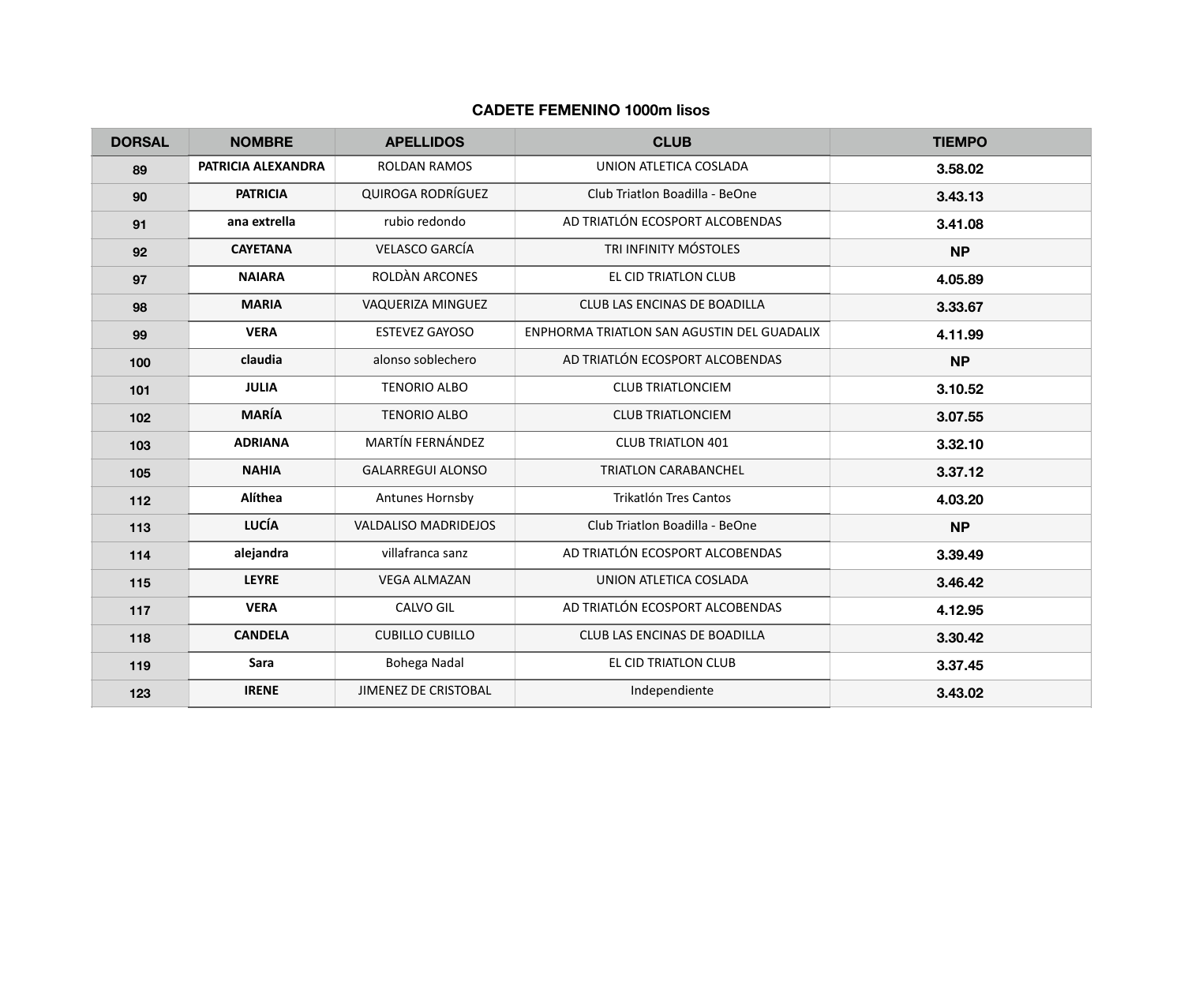#### **CADETE MASCULINO 1000m lisos**

| <b>DORSAL</b> | <b>NOMBRE</b>         | <b>APELLIDOS</b>         | <b>CLUB</b>                                | <b>TIEMPO</b> |
|---------------|-----------------------|--------------------------|--------------------------------------------|---------------|
| 125           | <b>JORGE</b>          | <b>PUERTAS MARTI</b>     | TRI INFINITY MÓSTOLES                      | 2.58.11       |
| 126           | <b>SAMUEL</b>         | <b>ORTIZ DEL FRESNO</b>  | TRI INFINITY MÓSTOLES                      | 3.01.10       |
| 129           | <b>HUGO</b>           | ROSÁENZ ARANDA           | Club Triatlon Boadilla - BeOne             | <b>NP</b>     |
| 130           | <b>ALVARO</b>         | <b>LLINARES CARDEDAL</b> | C.D.E.TRIATLON SAN SEBASTIAN DE LOS REYES  | 2.52.14       |
| 131           | Jaime                 | Mendieta García          | CLUB LAS ENCINAS DE BOADILLA               | 3.05.30       |
| 132           | <b>JOSÉ</b>           | NARANJO MARTÍN           | Club Triatlon Boadilla - BeOne             | 3.04.24       |
| 133           | <b>Daniel</b>         | Trebol Velazquez         | Triatlón Vicálvaro                         | 3.54.86       |
| 134           | <b>BRUNO</b>          | <b>MATO MARTIN</b>       | ENPHORMA TRIATLON SAN AGUSTIN DEL GUADALIX | 3.04.89       |
| 135           | <b>ALEJANDRO</b>      | DE LA VIUDA JUAN         | CLUB DE TRIATLÓN DIABLILLOS DE RIVAS       | 2.49.86       |
| 136           | <b>PEDRO</b>          | <b>BENEITEZ NAVARRO</b>  | TRI INFINITY MÓSTOLES                      | 3.14.49       |
| 137           | <b>VICTOR LOUIS</b>   | COSTE.                   | AD TRIATLÓN ECOSPORT ALCOBENDAS            | 3.29.89       |
| 138           | <b>DANIEL</b>         | LOPEZ CALVO              | CLUB DE TRIATLÓN DIABLILLOS DE RIVAS       | <b>NP</b>     |
| 139           | Raúl                  | Antón Barrios            | Triatlón Vicálvaro                         | 3.03.03       |
| 140           | Hugo                  | Núñez Cormy              | <b>CLUB TRIATLON LAS ROZAS</b>             | 3.04.21       |
| 141           | <b>DANIEL</b>         | NISTAL NOGAL             | C.D. VALDEBEBAS                            | <b>NP</b>     |
| 142           | Hugo                  | <b>Fuentes Pereira</b>   | Triatlón Vicálvaro                         | <b>NP</b>     |
| 143           | <b>HUGO</b>           | <b>QUESADA SUAREZ</b>    | <b>CLUB TRIATLON HUNO CASARRUBUELOS</b>    | 3.00.12       |
| 144           | Joaquín               | Contreras Ocampo         | Trikatlón Tres Cantos                      | 3.18.12       |
| 145           | Jonay                 | Almazan Alvarez          | Triatlón Vicálvaro                         | 3.04.36       |
| 148           | <b>DAVID</b>          | <b>CUERDO DEL RÍO</b>    | Club Triatlon Boadilla - BeOne             | 3.03.36       |
| 151           | <b>ALVARO</b>         | <b>GAMON JIMENO</b>      | CLUB DE TRIATLÓN DIABLILLOS DE RIVAS       | 3.11.58       |
| 152           | <b>MARCOS</b>         | <b>GARCÍA LOU</b>        | CLUB LAS ENCINAS DE BOADILLA               | 3.02.92       |
| 153           | <b>MARCOS</b>         | REGAÑO CORTES            | CLUB DE TRIATLÓN DIABLILLOS DE RIVAS       | 3.15.95       |
| 154           | <b>Mario</b>          | Cuesta Zafra             | EL CID TRIATLON CLUB                       | 3.05.86       |
| 155           | <b>AITOR</b>          | <b>CACHEIRO MADRID</b>   | CLUB DE TRIATLÓN DIABLILLOS DE RIVAS       | 3.24.64       |
| 156           | Rodrigo               | Alonso Arias             | TRI-TORREJÓN                               | 3.31.77       |
| 157           | <b>HECTOR</b>         | <b>GARCIA LANCHA</b>     | <b>CLUB TRIATLON 401</b>                   | 3.32.15       |
| 158           | <b>PABLO</b>          | <b>REAL PRADO</b>        | C.D. VALDEBEBAS                            | 3.53.71       |
| 159           | <b>Diego</b>          | Zazo García              | Trikatlón Tres Cantos                      | 3.11.27       |
| 160           | ÁLVARO                | LUQUE FABUEL             | <b>CLUB TRIATLON 401</b>                   | 3.07.55       |
| 161           | <b>Sergio</b>         | Rodríguez Sánchez        | Triatlón Vicálvaro                         | 3.54.33       |
| 162           | <b>MARIO</b>          | MARTÍNEZ AMO             | Club Natación Triatlon Barajas             | 3.37.92       |
| 164           | <b>SERGI</b>          | <b>ARMENGOL LEIVA</b>    | CLUB LAS ENCINAS DE BOADILLA               | <b>NP</b>     |
| 165           | <b>Pietro Eduardo</b> | Peralta                  | AD TRIATLÓN ECOSPORT ALCOBENDAS            | 3.07.14       |
| 166           | <b>IKER</b>           | <b>MARTIN PARRILLA</b>   | <b>CLUB TRIATLON 401</b>                   | 3.31.36       |
| 167           | Aaron                 | Arjonilla Loureiro       | Triatlón Vicálvaro                         | <b>NP</b>     |
| 169           | <b>ADRIAN</b>         | <b>GONZALEZ VIDANIA</b>  | <b>CLUB TRIATLON HUNO CASARRUBUELOS</b>    | 3.03.92       |
| 170           | <b>Diego</b>          | Gómez Ruiz               | Triatlón Vicálvaro                         | 4.02.39       |
| 171           | Jorge                 | Hidalgo Sánchez          | <b>CLUB TRIATLON LAS ROZAS</b>             | 3.13.27       |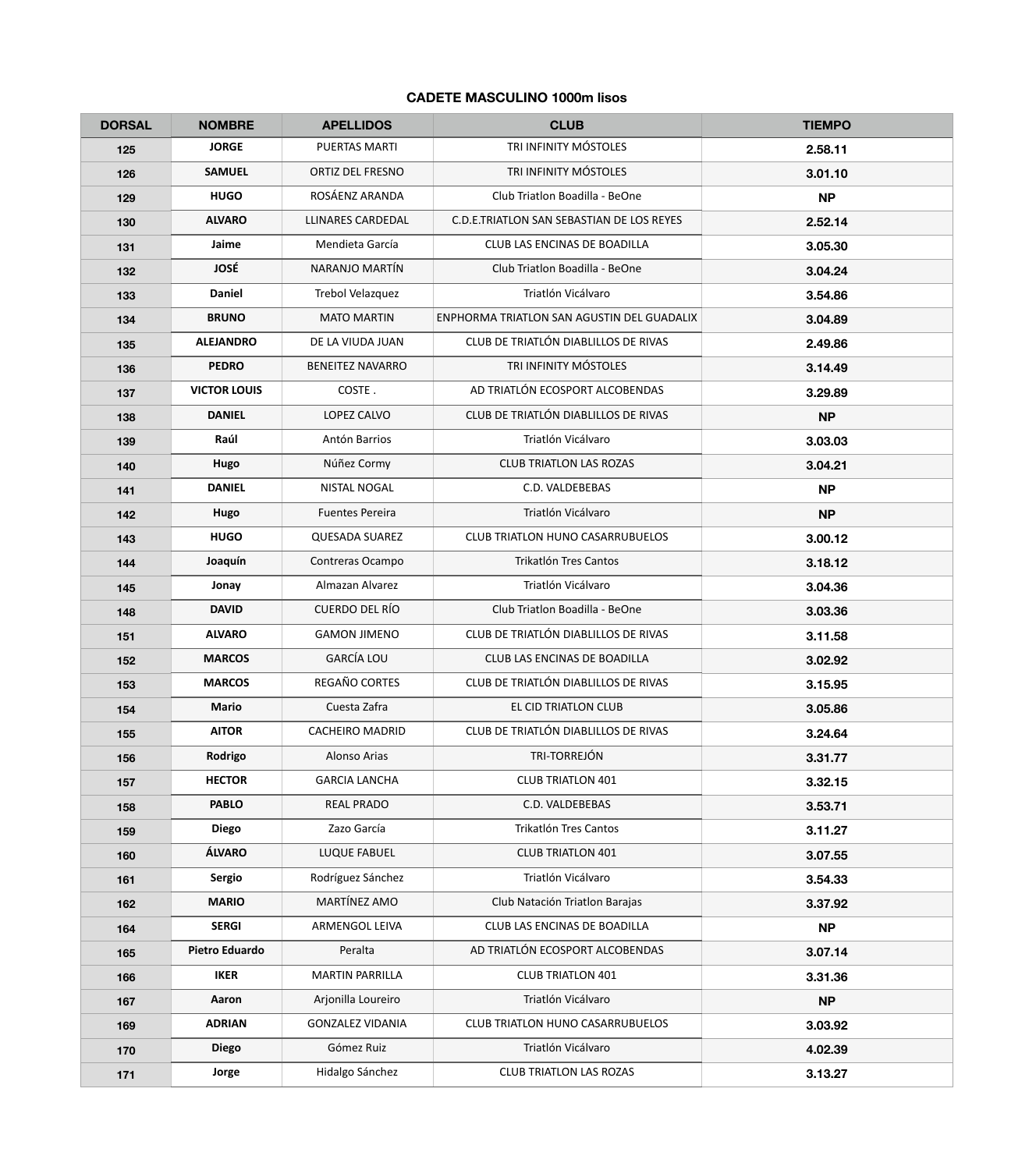# **PARATRIATLÓN 1000m lisos**

| <b>NOMBRE</b> | <b>APELLIDOS</b> | <b>CLUB</b>                     | <b>CATEGORÍA</b> | <b>TIEMPO</b> |
|---------------|------------------|---------------------------------|------------------|---------------|
| Eva María     | Cambero Roldán   | AD TRIATLÓN ECOSPORT ALCOBENDAS | <b>PTSVI</b>     | 5.08.92       |
| <b>ANDREA</b> | MIGUELEZ RANZ    | <b>CLUB TRIATLON 401</b>        | PTS3             | 3.41.20       |
| <b>Marta</b>  | Francés Gómez    | AD TRIATLÓN ECOSPORT ALCOBENDAS | PTS4             | 3.59.56       |
| <b>SAMUEL</b> | RODRIGUEZ MASIAN | AD TRIATLÓN ECOSPORT ALCOBENDAS | PTS4             | 3.16.55       |
| <b>Sergio</b> | Molina Martín    | <b>CLUB TRIATLON 401</b>        | No clasificado   | 3.17.45       |
| <b>Diego</b>  | Molina Martín    | <b>CLUB TRIATLON 401</b>        | No clasificado   | 3.16.61       |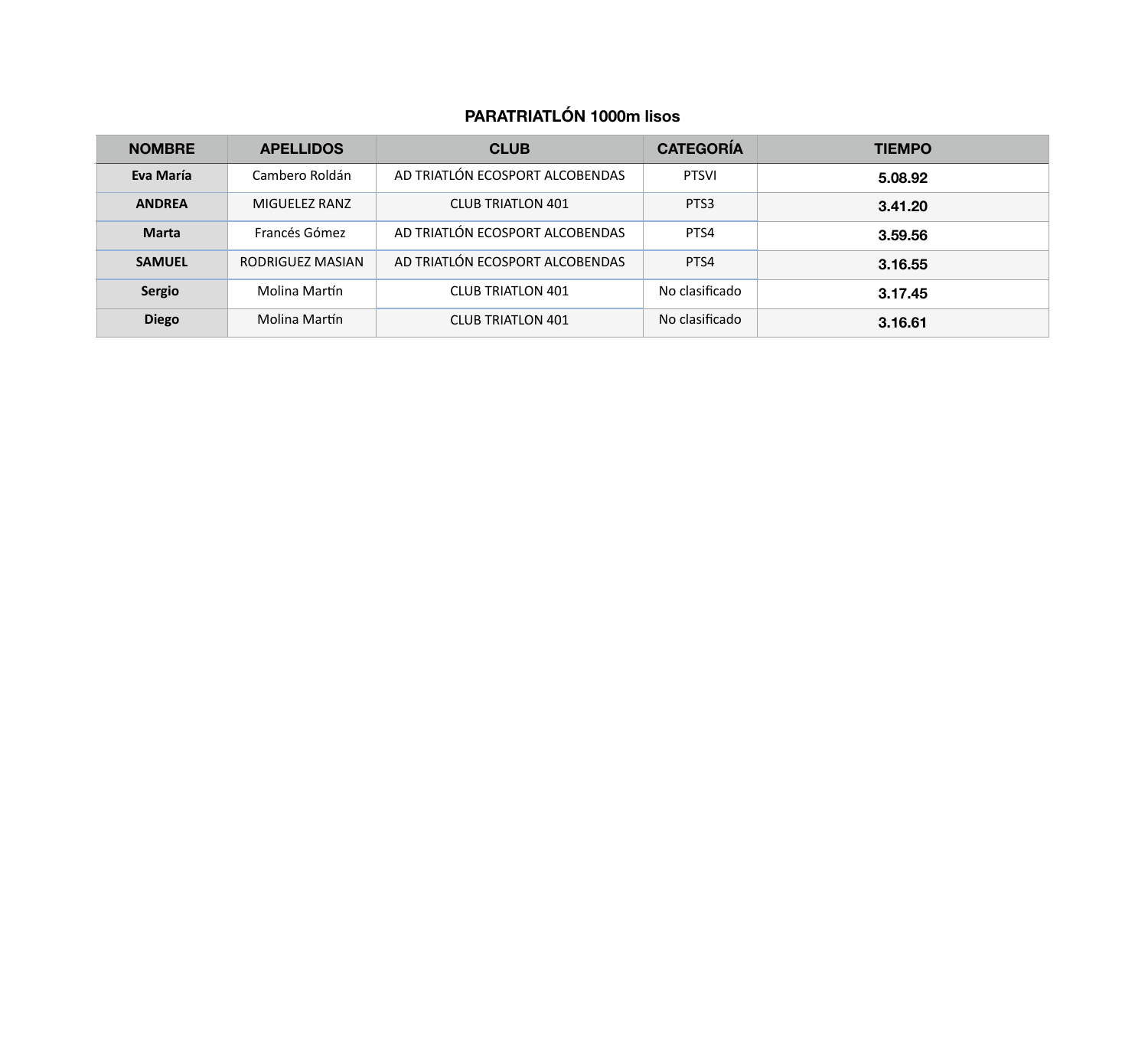# **JUNIOR FEMENINO 200m lisos**

| <b>DORSAL</b>  | <b>NOMBRE</b>   | <b>APELLIDOS</b>        | <b>CLUB</b>                    | <b>TIEMPO</b> |
|----------------|-----------------|-------------------------|--------------------------------|---------------|
| $\overline{2}$ | <b>CLARA</b>    | <b>MARTÍN RODRÍGUEZ</b> | E-TRIATLON VALLADOLID          | 33.12         |
| 3              | <b>ANA</b>      | GÓMEZ CARBALLO          | <b>Triatlon Villalba</b>       | 29.31         |
| 4              | <b>SARA</b>     | <b>MORALES SÁNCHEZ</b>  | <b>CLUB TRIATLONCIEM</b>       | 28.83         |
| $5\phantom{1}$ | <b>CRISTINA</b> | CASTAÑARES DELGADO      | <b>CLUB TRIATLON 401</b>       | 32.31         |
| 6              | <b>CLAUDIA</b>  | <b>TERÁN ROMAGOSA</b>   | <b>MARLINS TRIATLON MADRID</b> | <b>NP</b>     |
|                | Ana             | Fernández del Cerro     | Trikatlón Tres Cantos          | 34.64         |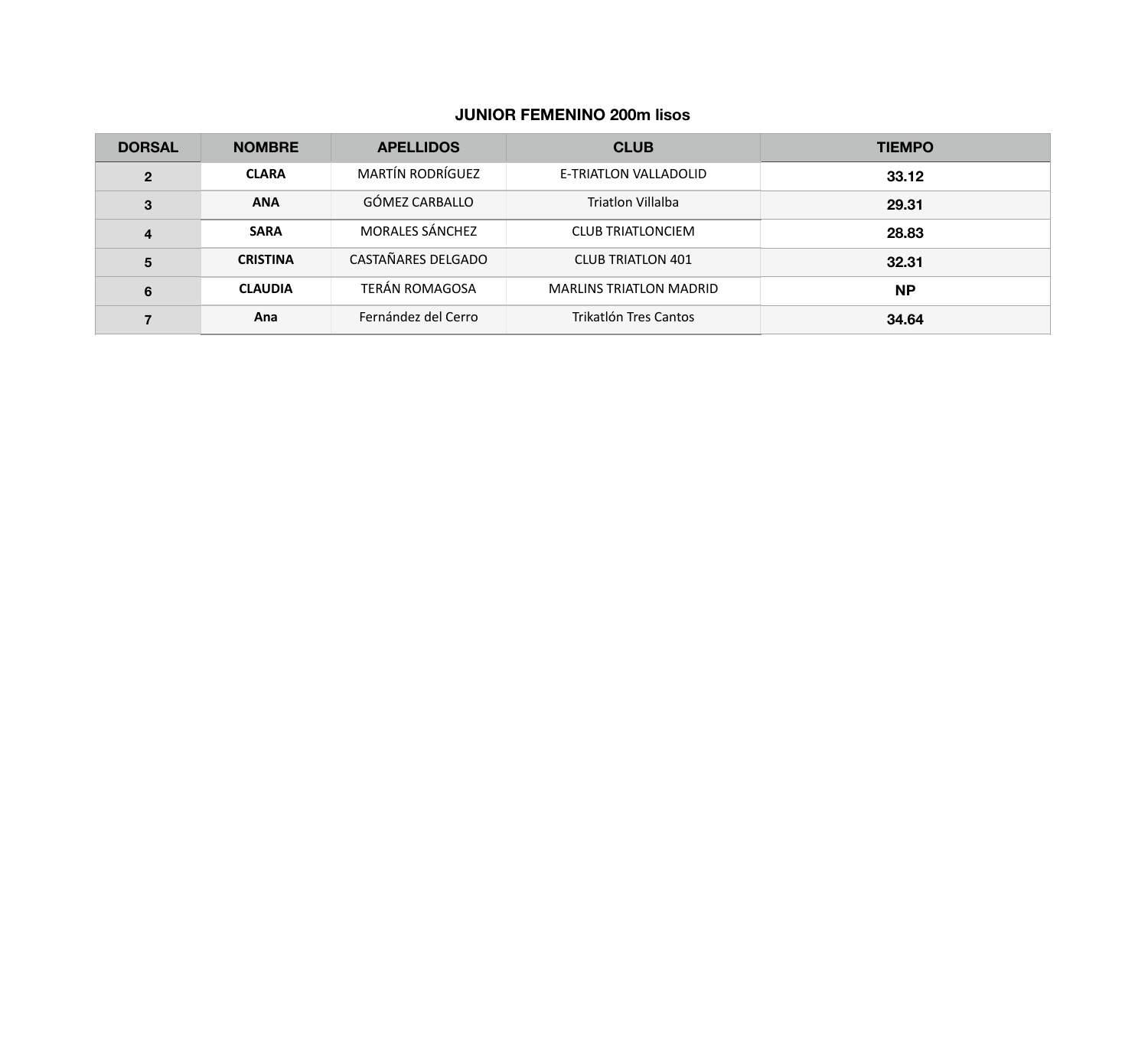# **JUNIOR MASCULINO 200m lisos**

| <b>DORSAL</b> | <b>NOMBRE</b>    | <b>APELLIDOS</b>      | <b>CLUB</b>                    | <b>TIEMPO</b> |
|---------------|------------------|-----------------------|--------------------------------|---------------|
| 8             | <b>SERGIO</b>    | QUIROGA RODRÍGUEZ     | Club Triatlon Boadilla - BeOne | <b>NP</b>     |
| 9             | <b>FRANCISCO</b> | <b>CUEVAS BARANDA</b> | Triatlon Villalba              | 25.25         |
| 11            | <b>IVÁN</b>      | <b>TORRES NEGRETE</b> | Club Triatlon Boadilla - BeOne | <b>NP</b>     |
| 12            | <b>Iván</b>      | Marchamalo Sama       | Club Triatlon Boadilla - BeOne | 26.61         |
| 14            | <b>BACHIR</b>    | CAÑIZARES GALAN       | <b>CLUB TRIATLONCIEM</b>       | <b>NP</b>     |
| 15            | <b>NICO</b>      | FISCHER LÓPEZ         | C.D. VALDEBEBAS                | 29.02         |
| 22            | <b>SERGIO</b>    | <b>MARTIN LOPEZ</b>   | <b>TRI INFINITY MÓSTOLES</b>   | 28.86         |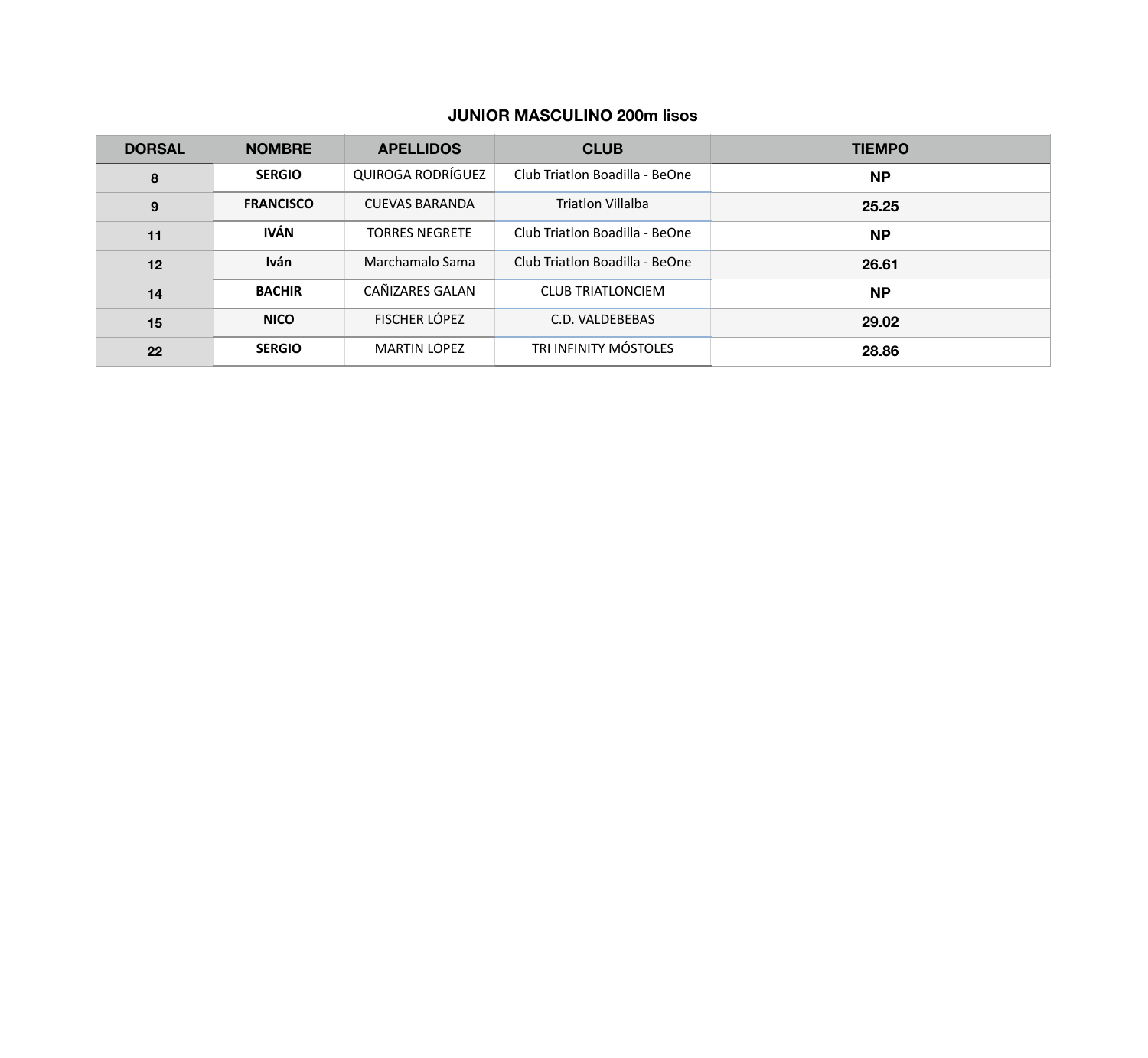# **JUVENIL FEMENINO 200m lisos**

| <b>DORSAL</b> | <b>NOMBRE</b>    | <b>APELLIDOS</b>         | <b>CLUB</b>                                | <b>TIEMPO</b> |
|---------------|------------------|--------------------------|--------------------------------------------|---------------|
| 23            | <b>MARTA</b>     | DE LAS HERAS SIRO        | <b>MARLINS TRIATLON MADRID</b>             | 30.40         |
| 24            | <b>PAULA</b>     | <b>VIDAL CASADO</b>      | TRI INFINITY MÓSTOLES                      | 36.17         |
| 25            | <b>ALEJANDRA</b> | MARTINEZ GONZÁLEZ        | CLUB DE TRIATLÓN DIABLILLOS DE RIVAS       | 30.95         |
| 26            | <b>CARLA</b>     | <b>MARTINEZ GONZALEZ</b> | CLUB DE TRIATLÓN DIABLILLOS DE RIVAS       | 29.36         |
| 28            | <b>LUCIA</b>     | <b>ABAD ESTEBAN</b>      | <b>NARON</b>                               | 31.11         |
| 29            | Alexia           | Santamaria Trapaga       | UNION ATLETICA COSLADA                     | 32.30         |
| 30            | <b>Adriana</b>   | Cejudo Julián            | <b>MARLINS TRIATLON MADRID</b>             | 34.92         |
| 31            | <b>CARLOTA</b>   | RODRÍGUEZ DE LA USADA    | TRI INFINITY MÓSTOLES                      | 34.24         |
| 33            | <b>LUCIA</b>     | RAMAJO CASTILLA          | <b>CLUB TRIATLON 401</b>                   | 31.10         |
| 35            | <b>PAULA</b>     | HIDALGO HERNANDEZ        | CLUB DE TRIATLÓN DIABLILLOS DE RIVAS       | 33.14         |
| 36            | Irene            | Tébar Delgado            | C.D.E. ZONA DE META                        | 31.36         |
| 37            | <b>CLARA</b>     | MARTINEZ-HUARTE SANTOYO  | TRI INFINITY MÓSTOLES                      | <b>NP</b>     |
| 38            | <b>SOFIA</b>     | PÁMPANAS MUÑOZ           | C.D. VALDEBEBAS                            | <b>NP</b>     |
| 39            | <b>SANDRA</b>    | GÓMEZ MEJÍA              | Club Triatlon Boadilla - BeOne             | <b>NP</b>     |
| 40            | <b>ELENA</b>     | <b>GONZALEZ MORENO</b>   | C.D. VALDEBEBAS                            | <b>NP</b>     |
| 41            | <b>VERONIKA</b>  | <b>VARELA ADRIAN</b>     | EL CID TRIATLON CLUB                       | 29.14         |
| 45            | <b>PAULA</b>     | <b>GONZALEZ CHACON</b>   | ENPHORMA TRIATLON SAN AGUSTIN DEL GUADALIX | 30.67         |
| 46            | <b>OPHELIE</b>   | <b>VIALLE</b>            | C.D. VALDEBEBAS                            | <b>NP</b>     |
| 47            | Lucía            | Del Castillo Tirado      | <b>MARLINS TRIATLON MADRID</b>             | 33.11         |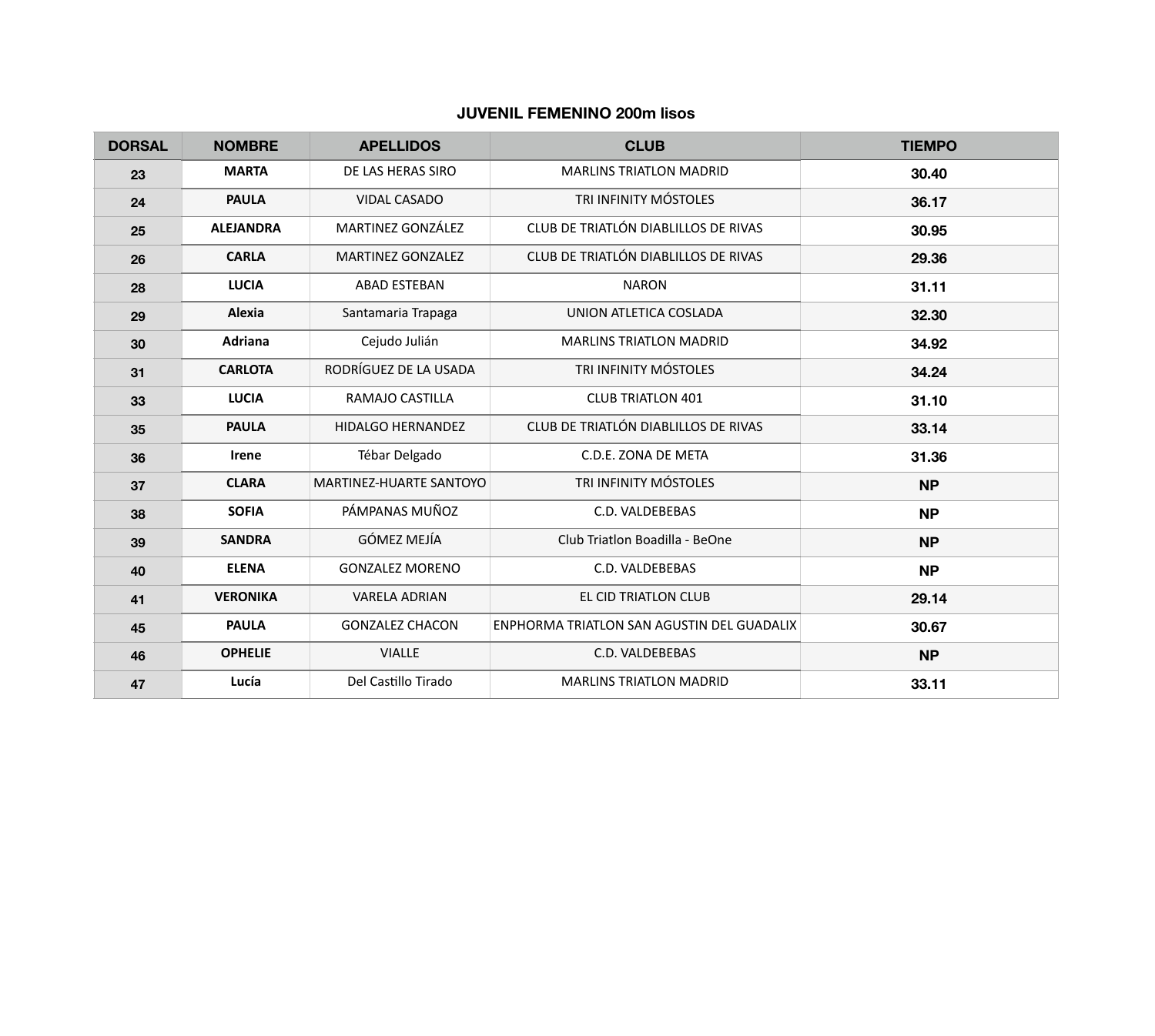#### **JUVENIL MASCULINO 200m lisos**

| <b>DORSAL</b> | <b>NOMBRE</b>        | <b>APELLIDOS</b>          | <b>CLUB</b>                          | <b>TIEMPO</b> |
|---------------|----------------------|---------------------------|--------------------------------------|---------------|
| 48            | <b>MARIO</b>         | <b>SALAZAR ALONSO</b>     | <b>CLUB TRIATLON 401</b>             | 29.10         |
| 50            | <b>Eneko</b>         | de Castro Cativiela       | CLUB DE TRIATLÓN DIABLILLOS DE RIVAS | 26.12         |
| 51            | <b>ADRIAN</b>        | ALVARO GARCÍA             | CLUB DE TRIATLÓN DIABLILLOS DE RIVAS | 25.36         |
| 52            | <b>PABLO</b>         | <b>BERNAD CALVO</b>       | <b>CLUB TRIATLONCIEM</b>             | 25.64         |
| 53            | <b>ALEJANDRO</b>     | PLA ESTEBANEZ             | CLUB DE TRIATLÓN DIABLILLOS DE RIVAS | 25.17         |
| 54            | <b>ALEJANDRO</b>     | <b>CUBILLO CUBILLO</b>    | Club Triatlon Boadilla - BeOne       | 28.58         |
| 55            | <b>ERIK</b>          | <b>CASTELLO BLASCO</b>    | CLUB VILLA DE VALDEMORO TRIATLON     | 26.11         |
| 57            | <b>RAUL</b>          | MOLNE COBA                | Club Triatlon Boadilla - BeOne       | <b>NP</b>     |
| 58            | <b>CARLOS</b>        | <b>CUBILLO LORES</b>      | CLUB DE TRIATLÓN DIABLILLOS DE RIVAS | <b>NP</b>     |
| 60            | Raúl                 | Selma Chenel              | <b>CLUB TRIATLON 401</b>             | <b>NP</b>     |
| 62            | <b>VICENTE DAVID</b> | <b>SESMERO CASTRO</b>     | CLUB DE TRIATLÓN DIABLILLOS DE RIVAS | <b>NP</b>     |
| 65            | <b>PABLO</b>         | SALVADOR MUÑOZ            | Club Triatlon Boadilla - BeOne       | 27.58         |
| 66            | <b>VICTOR</b>        | SANCHEZ SANCHEZ           | Triatlón alpedrete                   | <b>NP</b>     |
| 67            | <b>ROBERTO</b>       | <b>ALCAIDE HITA</b>       | TRI INFINITY MÓSTOLES                | 25.09         |
| 68            | <b>LUCAS</b>         | ZAZO GARCIA               | Trikatlón Tres Cantos                | <b>NP</b>     |
| 69            | <b>ISAAC</b>         | CASADO GARCÍA             | CLUB DE TRIATLÓN DIABLILLOS DE RIVAS | <b>NP</b>     |
| 70            | <b>DIEGO</b>         | RODRIGUEZ SALINAS         | <b>CLUB TRIATLON 401</b>             | 27.05         |
| 71            | <b>GUILLERMO</b>     | <b>ARRANZ MARTIN</b>      | AD TRIATLÓN ECOSPORT ALCOBENDAS      | 26.21         |
| 72            | <b>OSCAR</b>         | PEREZ RODRÍGUEZ           | TRI INFINITY MÓSTOLES                | 26.99         |
| 73            | <b>DANIEL</b>        | <b>GAMON JIMENO</b>       | CLUB DE TRIATLÓN DIABLILLOS DE RIVAS | <b>NP</b>     |
| 74            | <b>MARIO</b>         | SANCHEZ TORREÑO           | UNION ATLETICA COSLADA               | 27.42         |
| 75            | <b>DAVID</b>         | ARMENGOL LEIVA            | <b>CLUB LAS ENCINAS DE BOADILLA</b>  | 29.11         |
| 76            | <b>NICOLAS</b>       | REGAÑO CORTES             | CLUB DE TRIATLÓN DIABLILLOS DE RIVAS | 28.64         |
| 77            | <b>JUAN</b>          | MANCEÑIDO PARRADO         | CLUB DE TRIATLÓN DIABLILLOS DE RIVAS | <b>NP</b>     |
| 78            | <b>PABLO</b>         | <b>DELGADO MERINO</b>     | TRI INFINITY MÓSTOLES                | 25.10         |
| 79            | <b>Marcos</b>        | Lacalle Lopez             | <b>CETRI</b>                         | 27.40         |
| 80            | <b>Marcos</b>        | SIRVENT SANABIA           | <b>Triatlon Villalba</b>             | 26.83         |
| 81            | <b>JAVIER</b>        | <b>MARTÍNEZ BERENGUER</b> | <b>CLUB TRIATLON LAS ROZAS</b>       | 30.30         |
| 82            | mario                | fernandez gil             | UNION ATLETICA COSLADA               | 25.99         |
| 83            | <b>SERGIO</b>        | MIGUELEZ RANZ             | <b>CLUB TRIATLON 401</b>             | 27.92         |
| 84            | <b>DAVID</b>         | GONZÁLEZ GARCÍA           | Club Triatlon Boadilla - BeOne       | 26.55         |
| 85            | Lucas                | Menéndez Gagnon           | <b>CLUB TRIATLON LAS ROZAS</b>       | 26.67         |
| 86            | Andrés               | Méndez Linares            | <b>3T TRI TRAIL TEAM</b>             | <b>NP</b>     |
| 87            | <b>ANGEL</b>         | DE LA CALLE RENDONDO      | TRI INFINITY MÓSTOLES                | 29.67         |
| 88            | <b>VICTOR</b>        | <b>VALLINOT GOMEZ</b>     | CLUB DE TRIATLÓN DIABLILLOS DE RIVAS | <b>NP</b>     |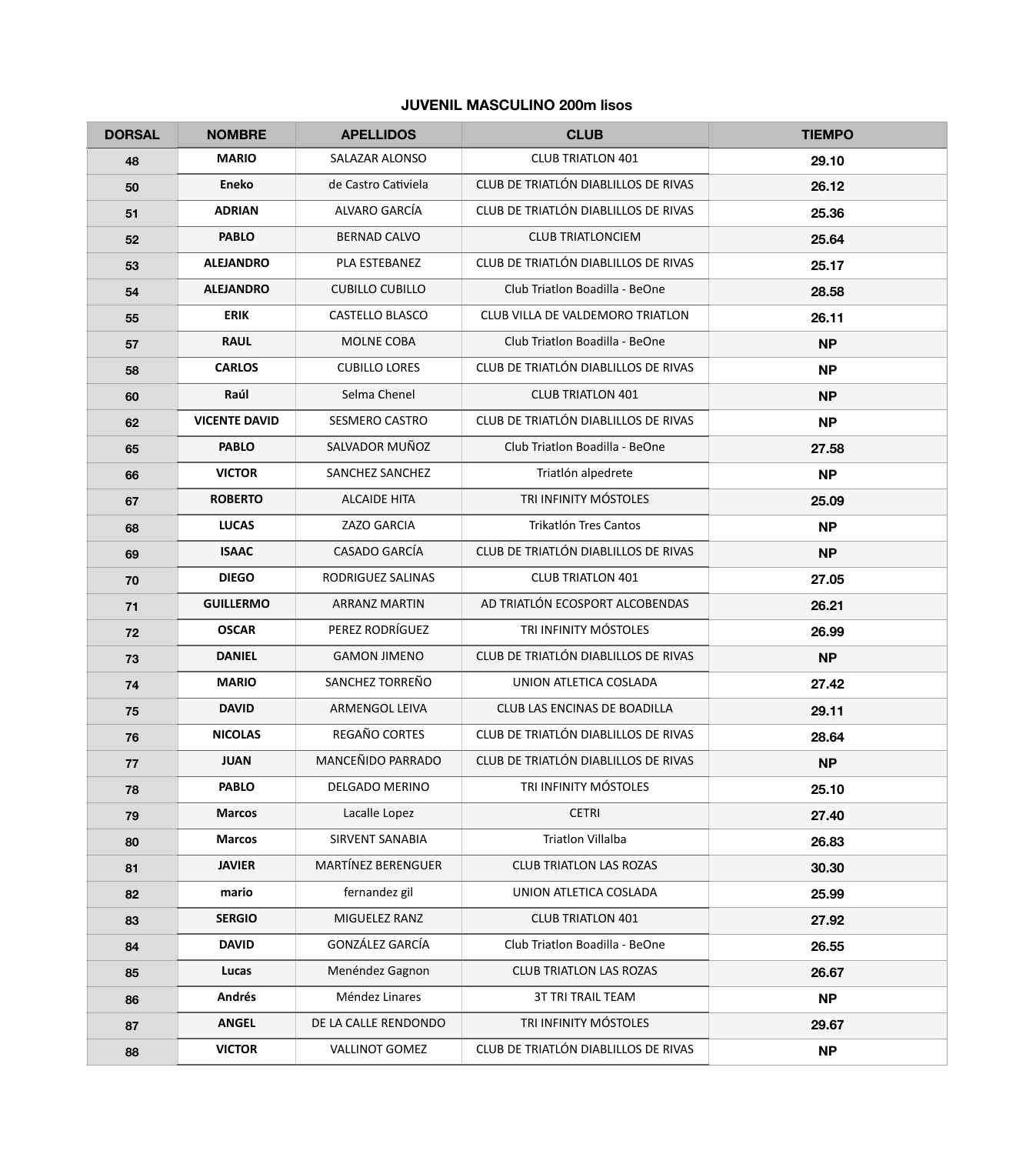# **CADETE FEMENINO 200m lisos**

| <b>DORSAL</b> | <b>NOMBRE</b>      | <b>APELLIDOS</b>            | <b>CLUB</b>                                | <b>TIEMPO</b> |
|---------------|--------------------|-----------------------------|--------------------------------------------|---------------|
| 89            | PATRICIA ALEXANDRA | <b>ROLDAN RAMOS</b>         | UNION ATLETICA COSLADA                     | 33.15         |
| 90            | <b>PATRICIA</b>    | <b>QUIROGA RODRÍGUEZ</b>    | Club Triatlon Boadilla - BeOne             | 32.22         |
| 91            | ana extrella       | rubio redondo               | AD TRIATLÓN ECOSPORT ALCOBENDAS            | 30.55         |
| 92            | <b>CAYETANA</b>    | <b>VELASCO GARCÍA</b>       | TRI INFINITY MÓSTOLES                      | <b>NP</b>     |
| 97            | <b>NAIARA</b>      | ROLDÀN ARCONES              | EL CID TRIATLON CLUB                       | 34.08         |
| 98            | <b>MARIA</b>       | VAQUERIZA MINGUEZ           | CLUB LAS ENCINAS DE BOADILLA               | 31.77         |
| 99            | <b>VERA</b>        | <b>ESTEVEZ GAYOSO</b>       | ENPHORMA TRIATLON SAN AGUSTIN DEL GUADALIX | 34.21         |
| 100           | claudia            | alonso soblechero           | AD TRIATLÓN ECOSPORT ALCOBENDAS            | <b>NP</b>     |
| 101           | <b>JULIA</b>       | <b>TENORIO ALBO</b>         | <b>CLUB TRIATLONCIEM</b>                   | 30.15         |
| 102           | <b>MARÍA</b>       | <b>TENORIO ALBO</b>         | <b>CLUB TRIATLONCIEM</b>                   | 29.26         |
| 103           | <b>ADRIANA</b>     | MARTÍN FERNÁNDEZ            | <b>CLUB TRIATLON 401</b>                   | 34.52         |
| 105           | <b>NAHIA</b>       | <b>GALARREGUI ALONSO</b>    | <b>TRIATLON CARABANCHEL</b>                | 29.77         |
| 112           | Alíthea            | Antunes Hornsby             | Trikatlón Tres Cantos                      | 34.99         |
| 113           | <b>LUCÍA</b>       | <b>VALDALISO MADRIDEJOS</b> | Club Triatlon Boadilla - BeOne             | <b>NP</b>     |
| 114           | alejandra          | villafranca sanz            | AD TRIATLÓN ECOSPORT ALCOBENDAS            | 30.41         |
| 115           | <b>LEYRE</b>       | <b>VEGA ALMAZAN</b>         | UNION ATLETICA COSLADA                     | 33.10         |
| 117           | <b>VERA</b>        | CALVO GIL                   | AD TRIATLÓN ECOSPORT ALCOBENDAS            | 35.55         |
| 118           | <b>CANDELA</b>     | <b>CUBILLO CUBILLO</b>      | CLUB LAS ENCINAS DE BOADILLA               | 32.80         |
| 119           | Sara               | Bohega Nadal                | EL CID TRIATLON CLUB                       | 30.80         |
| 123           | <b>IRENE</b>       | <b>JIMENEZ DE CRISTOBAL</b> | Independiente                              | 29.80         |